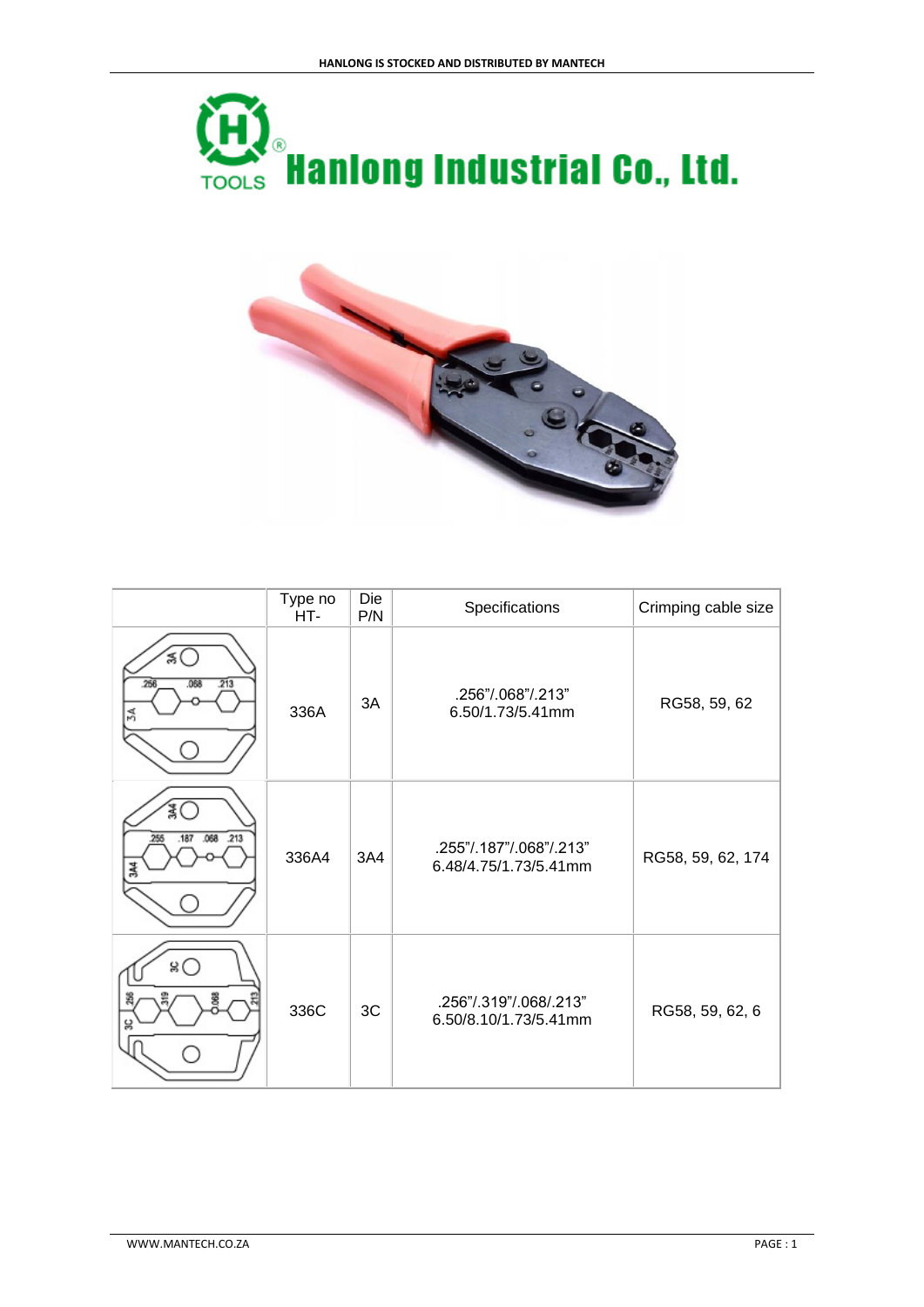|                                         | 336C1             | 3C1             | .068"/.216"/.324"/.360"<br>1.73/5.49/8.23/9.14mm           | RG58, 59, 62, 6                      |
|-----------------------------------------|-------------------|-----------------|------------------------------------------------------------|--------------------------------------|
| gО<br>g                                 | 336C2             | 3C <sub>2</sub> | .68"/.262"/.324"/.360"<br>1.73/6.65/8.23/9.14mm            | CATV"F" Connectors<br>RG59, 6        |
| g                                       | 336D              | 3D              | .213"/.256"/.068"/.324"<br>5.41/6.50/1.73/8.23mm           | RG58, 59, 62, 6                      |
| ğ<br>.068 .178                          | 336D1             | 3D1             | .068"/.178"/.324"<br>1.73/4.52/8.23mm                      | RG58, 6, 174                         |
| ğ<br>.256<br>068<br>3D2<br>429<br>213   | 336D <sub>2</sub> | 3D <sub>2</sub> | .256"/.429"/.068"/.213"<br>6.50/10.90/1.73/5.41mm          | RG58, 59, 62, 11, 8,<br>213          |
| ខ្ល<br>.085<br>g<br>275                 | 336D3             | 3D <sub>3</sub> | .390"/.275".065"<br>9.90/6.98/1.65mm                       | RG213, 6, 8, 59                      |
| FО<br>042<br>.195<br>133<br>.068<br>162 | 336F1             | 3F1             | .042"/.068".133"/.162"/1.95"<br>1.07/1.73/3.38/4.11/4.95mm | <b>Fiber Optic</b><br>SMA(Oval Type) |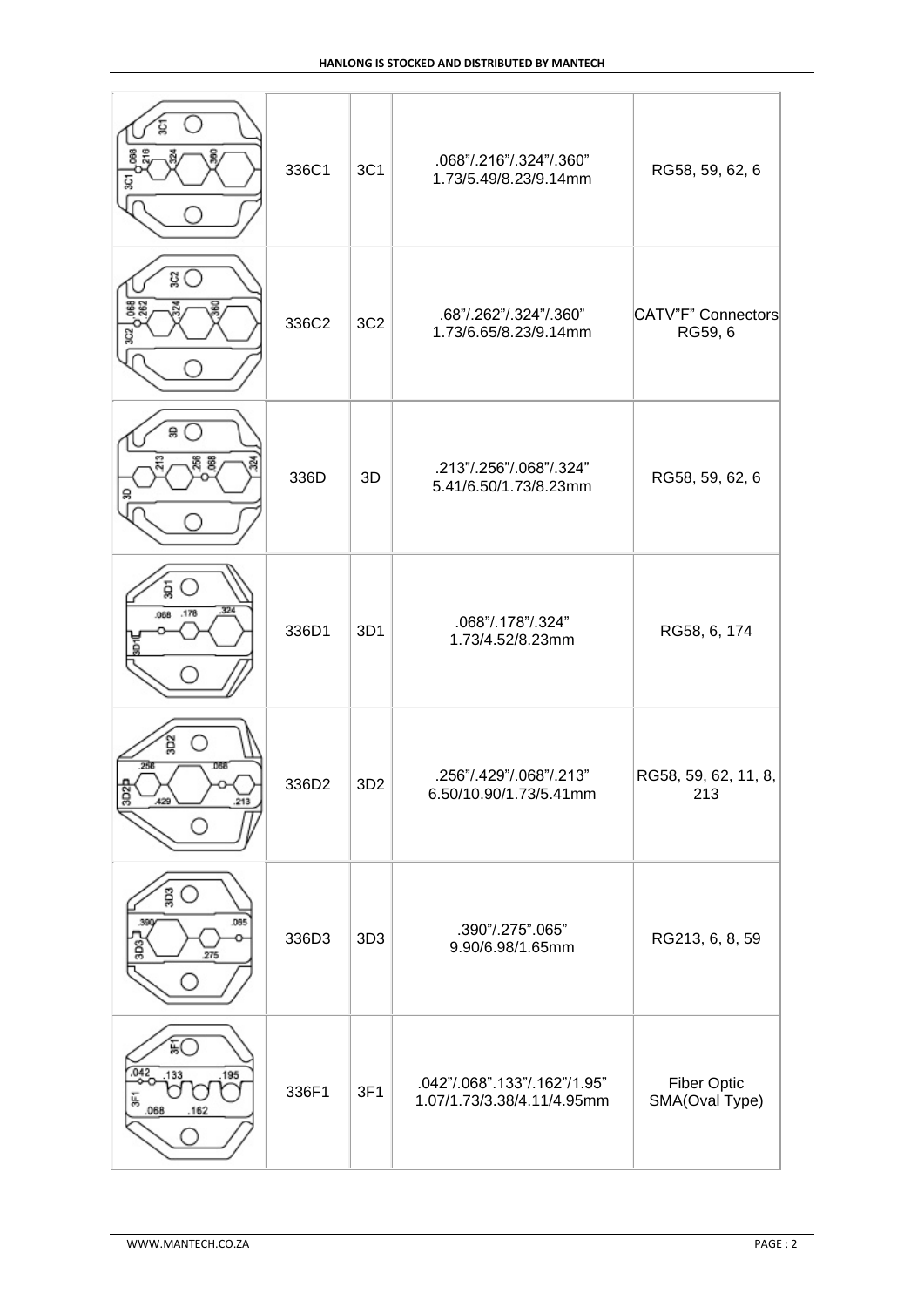| ŝС<br>$\overline{2}13$<br>.042 .151<br>068<br>.178                       | 336F2 | 3F <sub>2</sub> | .042"/.068"/.151"/.178"/.213"<br>1.07/1.73/3.84/4.52/5.41mm             | Fiber Optic SMA,<br>SMB Conn.<br>RG58, 174, Belden<br>8281 |
|--------------------------------------------------------------------------|-------|-----------------|-------------------------------------------------------------------------|------------------------------------------------------------|
| $\degree$<br>.178<br>.213<br>,151<br>듛                                   | 336F3 | 3F <sub>3</sub> | .151"/.178"/.213"<br>3.84/4.52/5.41mm                                   | RG58, 174, 179                                             |
| 篇<br>.139<br>.178<br>농 .151<br>134                                       | 336F4 | 3F4             | .151"/.178"/.134"/.139"/.190"<br>3.84/4.52/3.40/3.53/4.83mm             | Fiber Optic ST, SC,<br>LC connectors.                      |
| $\overline{\mathcal{S}}$<br>043 .100<br>.213<br>g<br>.068<br>.137<br>255 | 336G  | 3G              | .043"/.068"/.100"/.137"/.213""/.255"<br>1.09/1.73/2.54/3.48/5.41/6.48mm | RG58, 59, 62, 174<br><b>Fiber Optic</b>                    |
| ġ<br>042 .068 .190<br>.213                                               | 336G1 | 3G1             | .042"/.068"/.190"/.213"<br>1.07/1.73/4.83/5.41mm                        | RG58, Fiber Optic                                          |
| §⊜<br>065<br>235<br>.128<br>.042                                         | 336G2 | 3G <sub>2</sub> | .235"/.128"/.065"/.042"<br>5.97/3.25/1.65/1.07mm                        | RG58, 174, 139, 185                                        |
| gС<br>042<br>255<br>ğ<br>880.<br>324                                     | 336G3 | 3G3             | .042" / .068"/.255"/.324"<br>1.07/1.73/6.48/8.23mm                      | RG58, 59, 6                                                |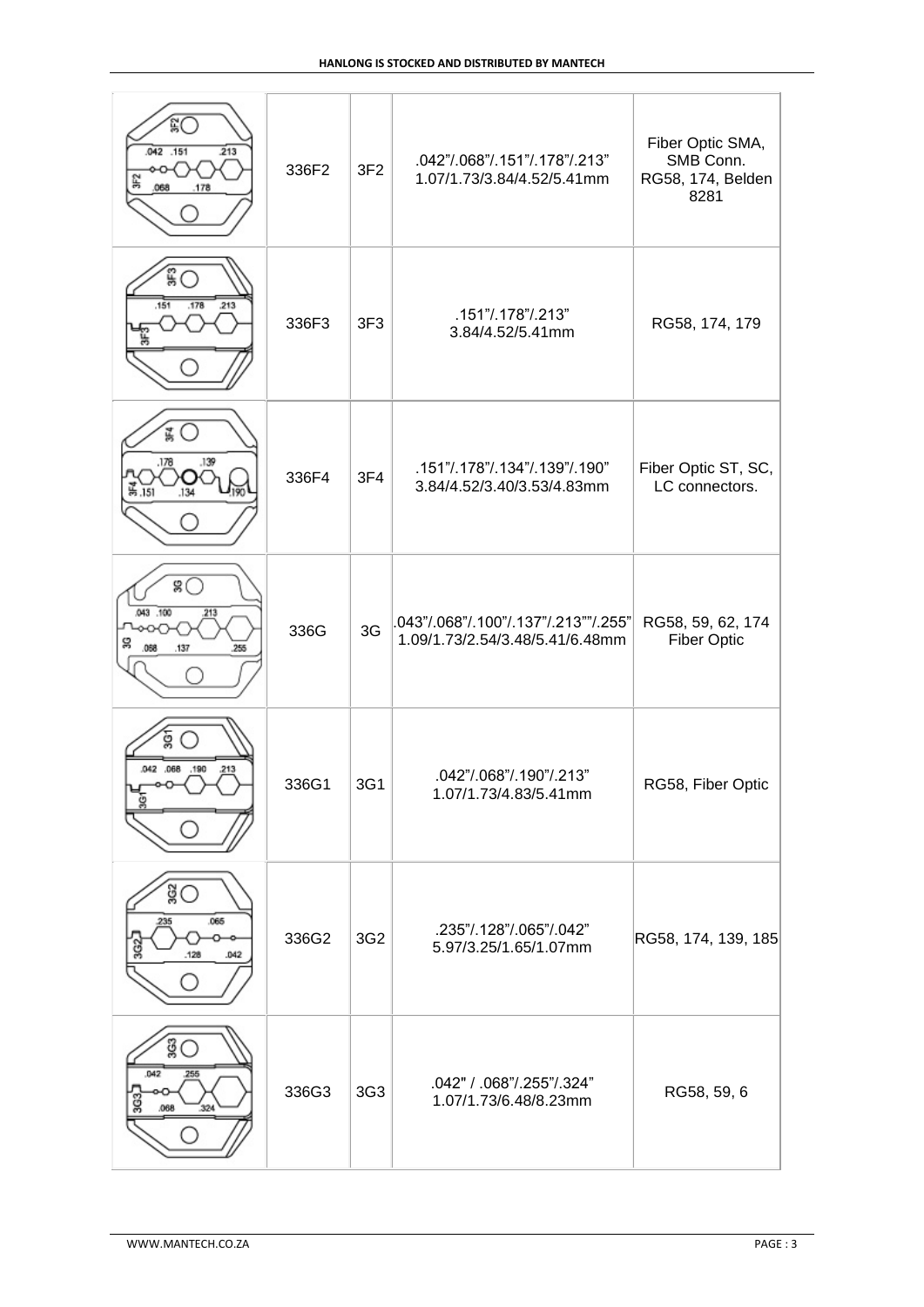| ల్ల<br>.042 .178<br>Š<br>.068<br>.278<br>255   | 336G4 | 3G4             | .042"/.068"/.178"/.278"/.255"<br>1.07/1.73/4.52/7.06/6.48mm                               | RG59, 62, 174                               |
|------------------------------------------------|-------|-----------------|-------------------------------------------------------------------------------------------|---------------------------------------------|
| āΟ                                             | 336H1 | 3H1             | .255"/.320"/.350"<br>6.48/8.13/8.89mm                                                     | <b>CATV F Connectors</b><br>RG59, 6         |
| 욿(<br>.320<br>.185<br>웊<br>210                 | 336H2 | 3H <sub>2</sub> | .320"//.210"/.185"<br>8.13/5.33/4.70mm                                                    | RG58, 6                                     |
| ឝ(<br>.093<br>255<br>淸<br>211<br>.067          | 3361  | 3I              | .254"/.211"/.093"/.067"/.315"<br>6.46/5.36/2.36/1.70/8.0mm                                | RG58, 59, 6, 174                            |
| B<br>.042 .078<br>.151<br>.128<br>,068<br>.178 | 336J  | 3J              | .042"/.068"/.078"/.128"/.151"/.178" RG174, 179, Belden<br>1.07/1.73/1.98/3.25/3.84/4.52mm | 8218 Fiber Optic                            |
| ⋇                                              | 336K  | 3K              | .100"/.128"/.429"<br>2.54/3.25/10.90mm                                                    | RG8, 11, 174, 179,,<br>213<br><b>LMR400</b> |
| š (                                            | 336K2 | 3K2             | .068"/.256"/.429"<br>1.73/6.50/10.90mm                                                    | RG8, 11, 59, 62                             |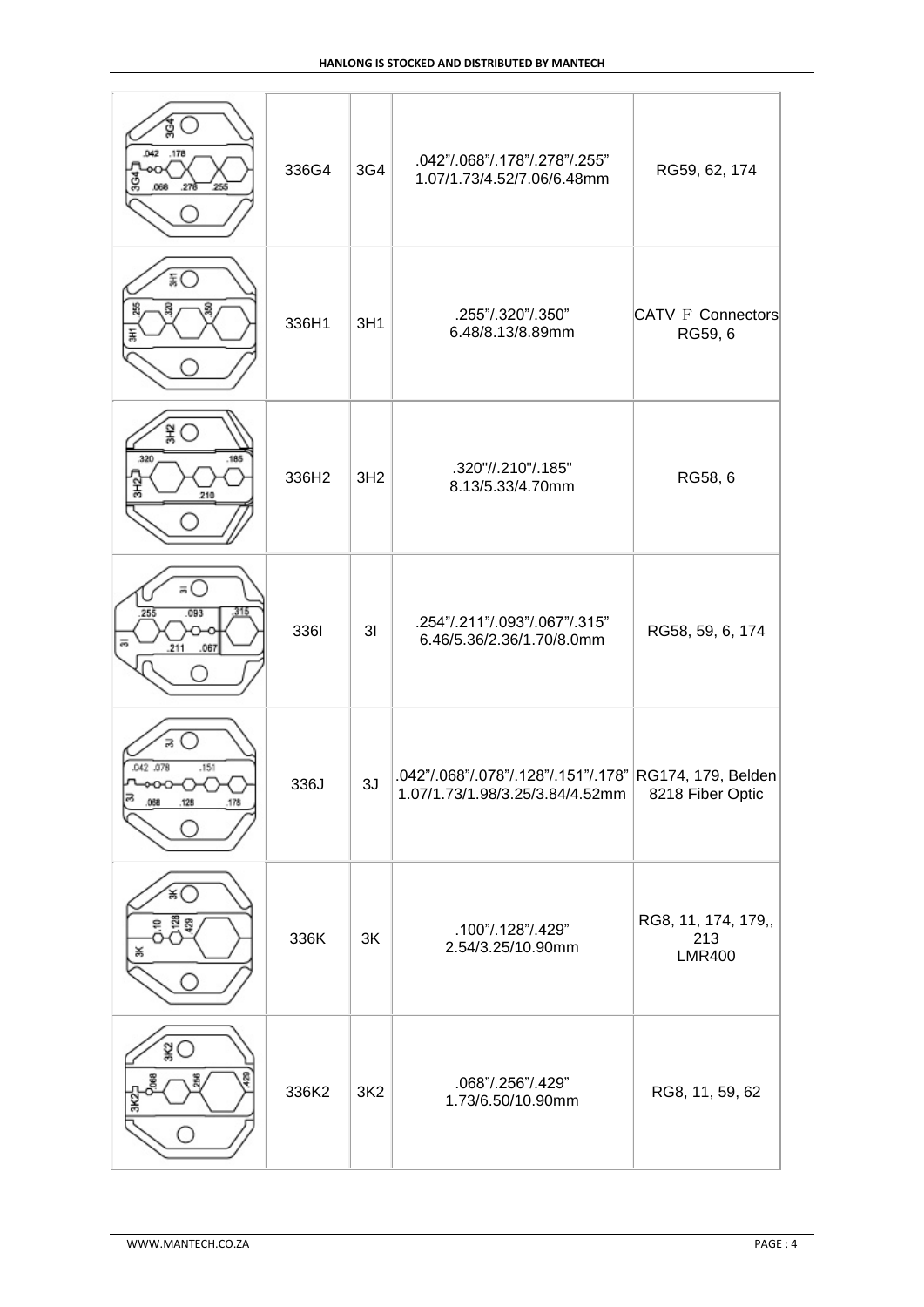|                                                        | 336K3 | 3K <sub>3</sub> | .256".068"/.295"<br>6.50/1.73/7.49mm                                   | RG59, 6                      |
|--------------------------------------------------------|-------|-----------------|------------------------------------------------------------------------|------------------------------|
| 20                                                     | 336K4 | 3K <sub>4</sub> | .100"/.128"/.190/.213"<br>2.54/3.25/4.83/5.41mm                        | RG58, 174, Fiber<br>Optic    |
| .080<br>.429<br>S.<br>.100                             | 336K5 | 3K5             | .080"/.100"/.429"<br>2.03/2.54/10.90mm                                 | RG11, 174, 213               |
| ¥О<br>.075<br>429<br>紧<br>.075                         | 336K6 | 3K6             | .429"/.075"/.075"<br>10.90/1.91/1.91mm                                 | RG11, 213                    |
| 줆<br>228<br>.068<br>306<br>3Mg                         | 336M  | 3M              | .288"/.268"/.305"<br>5.79/1.73/7.75mm                                  | RG58, 59, 6, 62, 142         |
| ÃО<br>.213<br>.068<br>譶<br>.098<br>255                 | 336P1 | 3P1             | .255"/.213"/.098"/.068"/.321"<br>6.48/5.41/2.49/<br>1.73/8.15mm        | RG58, 59, 62, 6              |
| ĔО<br>028 .047<br>.128<br>↷<br>.039 .100<br>.151<br>ĔС | 336T1 | 3T1             | .028"/.039"/.047"/.100"/.128"/.151"<br>0.71/0.99/1.19/2.54/3.25/3.84mm | RG174, 178, 179,<br>180, 187 |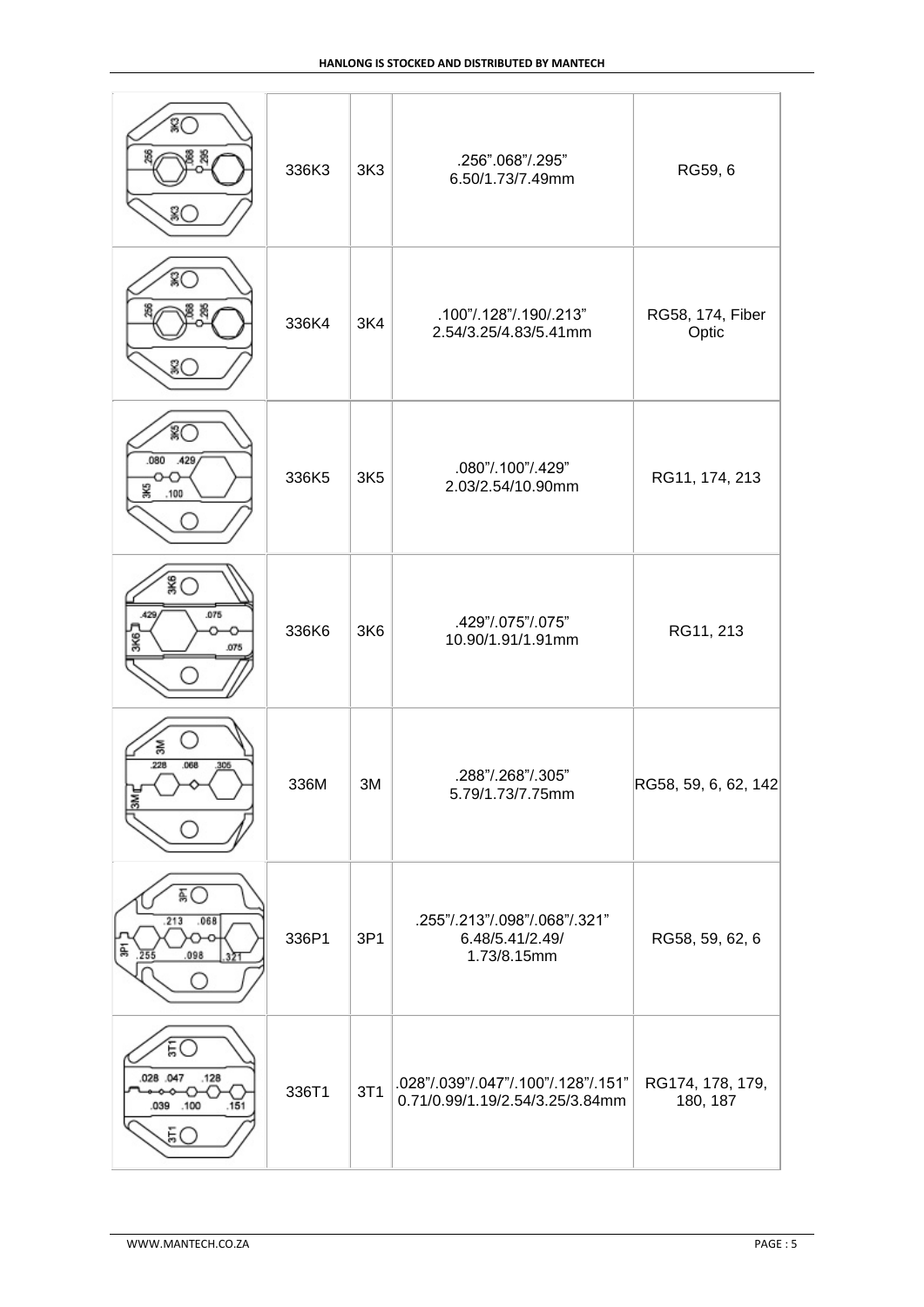| ≳<br>.043 .100 .151<br>ణ ⊚<br>.128<br>213                                           | 336V  | 3V              | .043"/.069"/.100"/.128"/.151"/.213"<br>1.09/1.75/2.54/3.25/3.84/5.41mm | SMA, SMB, SMC,<br><b>MCX</b>                                            |
|-------------------------------------------------------------------------------------|-------|-----------------|------------------------------------------------------------------------|-------------------------------------------------------------------------|
| .047<br>.178<br>256<br>200-<br>$\frac{1}{60}$ .068<br>217                           | 336V1 | 3V1             | .047"/.068"/.178"/.217"/.256"/.330"<br>1.19/1.73/4.52/5.51/6.50/8.38mm | RG59, 62, 6, 174,<br><b>Fiber Optic</b>                                 |
| ≿ਾ<br>044<br>068<br>.213<br>≿<br>057                                                | 336Y  | 3Y              | .044"/.057"/.068"/.220"/.213"<br>1.12/1.45/1.73/5.59/5.41mm            | <b>RG58</b>                                                             |
| ξC<br>ы<br>069                                                                      | 336Y1 | 3Y1             | .218"/.069"<br>5.54/1.75mm                                             | RG58(Oval Type)                                                         |
| 3Y2<br>.042<br>240                                                                  | 336Y2 | 3Y2             | .042"/.240"<br>1.07/6.10mm                                             | Pin terminal,<br>insulated or non-<br>insulated ferrules<br>(Oval Type) |
| $0.5 - 1.0$<br>$1.5 - 2.5$<br>12-10 AWG<br>$20 - 18$<br>16-14<br>20                 | 236C  | 2C              | AWG 20-18/16-14/12-10<br>DIN 0.5-1/1.5-2.5/4-6mm <sup>2</sup>          | Non-insulated<br>terminal or<br>open barrel terminal                    |
| $0.5 - 1.0$<br>$1.5 - 2.5$<br>2C2 GS<br>m <sup>2</sup><br>16-14<br>AWG<br>2C2 20-18 | 236C2 | 2C <sub>2</sub> | AWG 20-18/16-14<br>DIN 0.5-1/1.5-2.5mm <sup>2</sup>                    | Non-insulated<br>terminal or<br>open barrel terminal                    |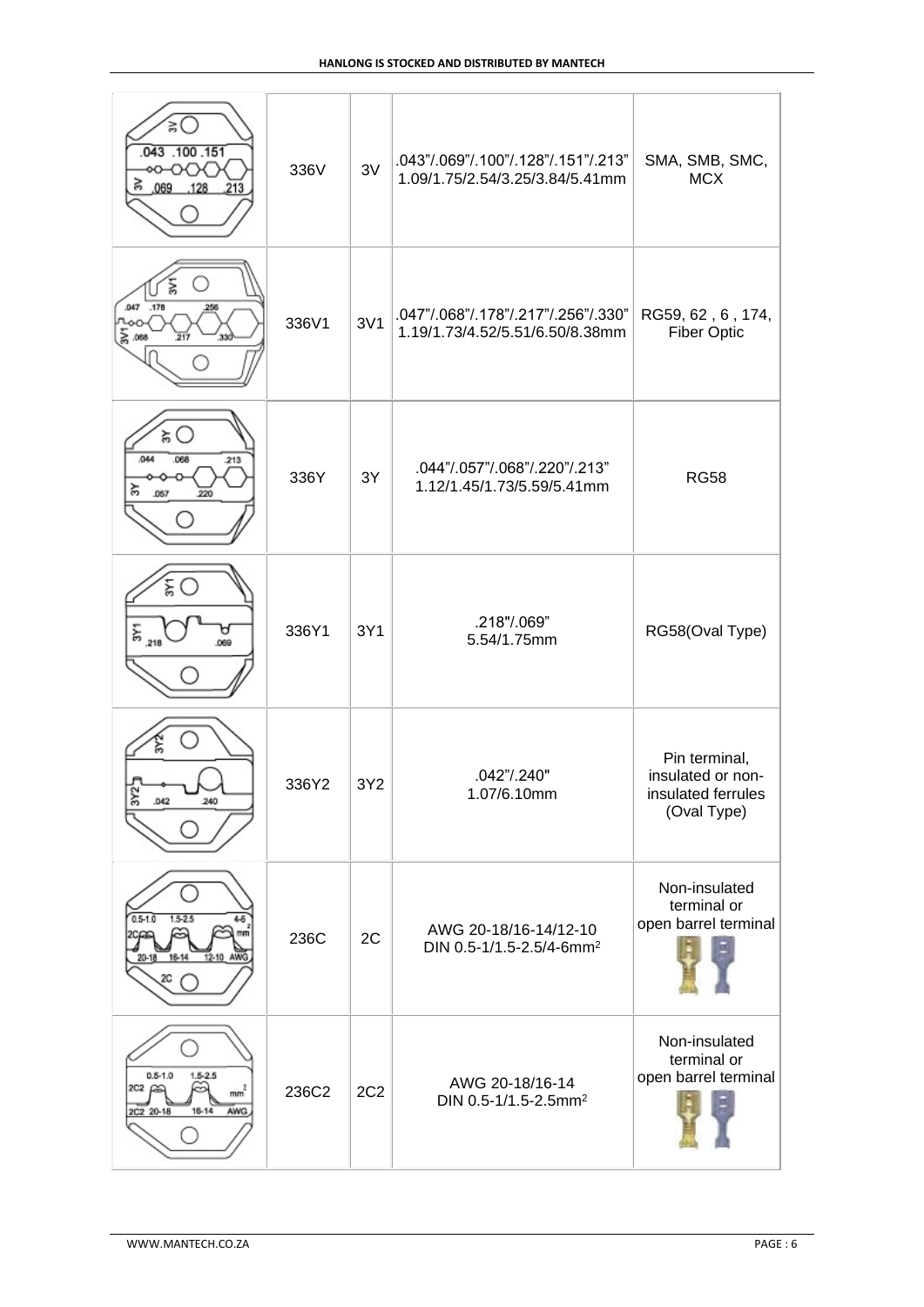| ĝΟ<br><b>AWG</b><br>$24 - 30$<br>18-22<br>ឌី $\subset$ | 236C3 | 2C <sub>3</sub> | AWG 24-30/18-22<br>DIN 0.25-0.05/1.0-0.35mm <sup>2</sup>                                  | D-Sub terminal                                            |
|--------------------------------------------------------|-------|-----------------|-------------------------------------------------------------------------------------------|-----------------------------------------------------------|
| ŏО<br>AWG<br>24-28<br>20-22<br>ន្ថិ $\subset$          | 236C4 | <b>2C4</b>      | AWG 24-28/20-22<br>DIN 0.25-0.08/0.5-0.35mm <sup>2</sup>                                  | D-Sub terminal                                            |
| ัผ (                                                   | 236E  | 2E              | AWG 20/18/17/16/14/12<br>DIN 0.5/0.75/1.0/1.5/2.5/4mm <sup>2</sup>                        | Pin terminal<br>insulated<br>or non-insulated<br>ferrules |
| E.<br>6<br>10<br>$16$ mm $2$<br>Ñ<br>10<br>8<br>6 AWG  | 236E1 | 2E1             | AWG 10/8/6<br>DIN 6/10/16 mm <sup>2</sup>                                                 | Pin terminal<br>insulated or non-<br>insulated ferrules   |
| ଧୁ<br>$\left( \right)$<br>16<br>6<br>10<br>25          | 236E2 |                 | AWG 20/18/17/16/14/12/10/8/6<br>2E2 DIN 0.5/0.75/1.0/1.5/2.5/4/6/10/16<br>mm <sup>2</sup> | Pin terminal<br>insulated or non-<br>insulated ferrules   |
| 2E3<br>0.5<br>$0.75$ 1.5 2.5<br>ÃС                     | 236E3 | 2E3             | AWG 20/18/17/16/14/12/10<br>DIN 0.5/0.75/1.0/1.5/2.5/4/6 mm <sup>2</sup>                  | Pin terminal<br>insulated or non-<br>insulated ferrules   |
| ,⊭                                                     | 236F  | 2F              | AWG 22-18/16-14<br>DIN 0.35-1.0/1.5-2.5 mm <sup>2</sup>                                   | Insulated flag<br>terminal                                |